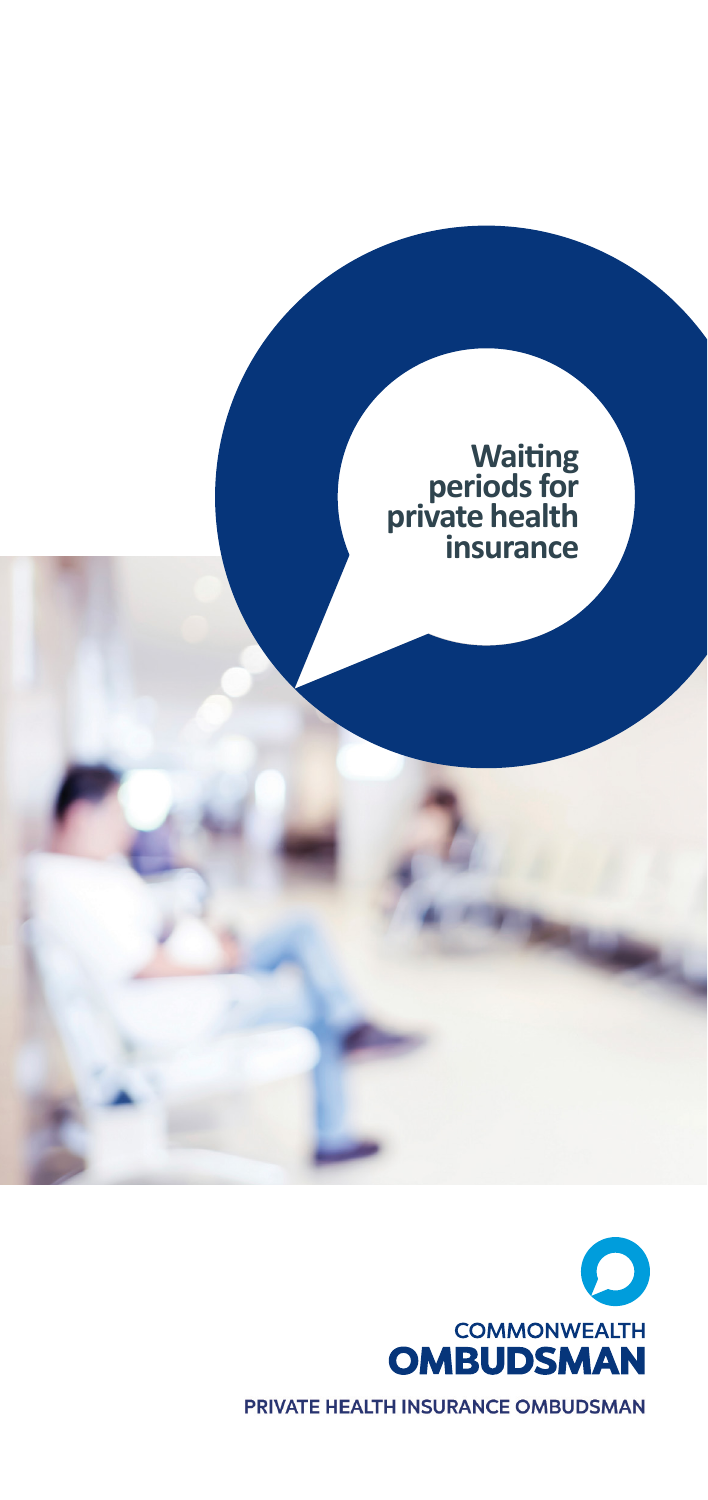# **WAITING PERIODS**

A waiting period is an initial period of health insurer membership during which no benefit is payable for certain procedures or services. Waiting periods can also apply to any additional benefits when you change (upgrade) your health insurance policy.

### **In Australia, all health insurers are required by law to provide health insurance for Australian residents regardless of their health status and cannot charge higher premiums based on whether a person is more likely to require treatment.**

If there were no waiting periods, people could take out hospital insurance or upgrade to a higher policy only when they knew or suspected they might need hospital treatment. This would lead to much higher premiums for all existing contributors to health insurance.

# **WAITING PERIODS FOR HOSPITAL COVER**

The maximum hospital waiting periods that health insurers can apply are set down in the *Private Health Insurance Act 2007*:

- 12 months for pre-existing conditions—this is defined as any condition, illness, or ailment that you had signs or symptoms of during the six months before you joined a hospital policy or upgraded to a higher hospital policy.
- 12 months for obstetrics (pregnancy)—to be covered, the mother's hospital admission needs to take place after the 12 month waiting period has been completed.
- Two months for psychiatric care, rehabilitation, and palliative care, even for a pre-existing condition—this can include treatment of post-natal depression, eating disorders, and drug and alcohol rehabilitation, amongst other treatments.
- Two months in all other circumstances.

If you transfer from one health insurer to another without a break in cover, you do not need to re-serve hospital waiting periods you have previously completed. However, if you are adding or upgrading your hospital cover, you do need to complete waiting periods for the new or upgraded items.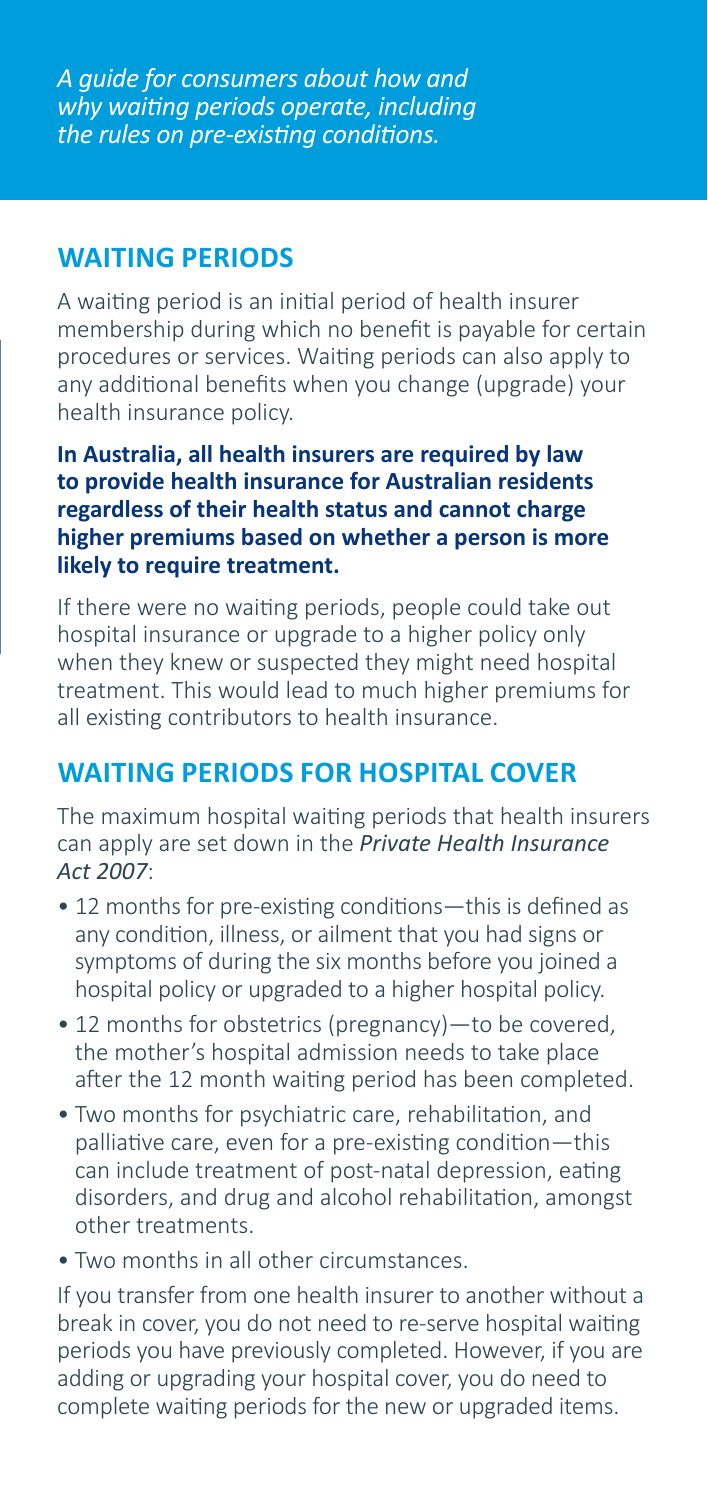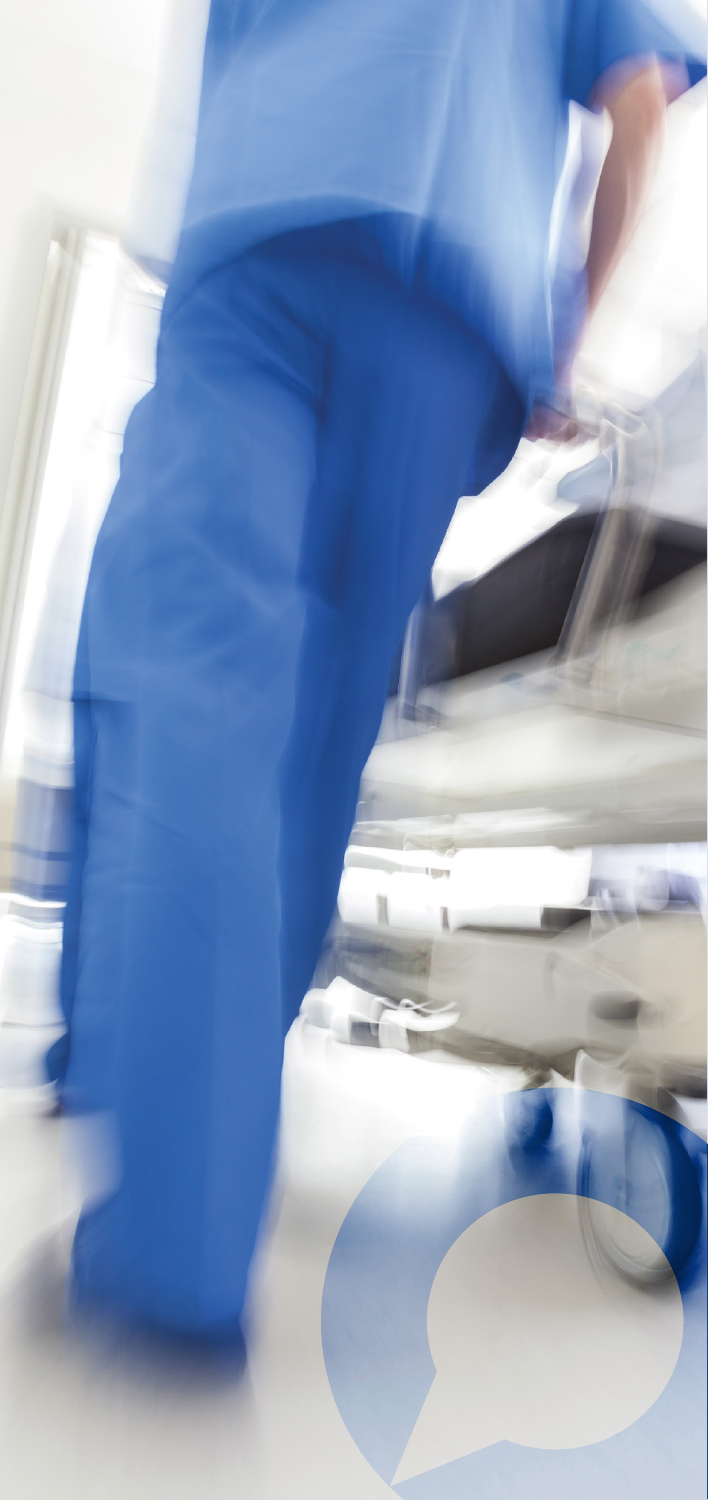

## **WAITING PERIODS FOR GENERAL TREATMENT (EXTRAS)**

The waiting periods for general treatment, also known as extras or ancillary cover, are set by individual health insurers are not subject to the same laws as hospital cover. They vary significantly from two months to three years, so to find out the waiting periods that apply to you please contact your health insurer. Some examples of typical waiting periods are:

- Two months for benefits for general dental services and physiotherapy
- Six months for benefits for optical items (glasses or contact lenses)
- 12 months for benefits for major dental procedures such as crowns or bridges
- One, two or three years for some high cost procedures such as orthodontics.

If you transfer from one health insurer to another, most health insurers will not require you to re-serve many waiting periods again. However, loyalty limits and accrued benefits don't necessarily transfer between insurers so check with the individual insurer.

Holding a general treatment (extras) policy does not count towards waiting periods for a hospital policy.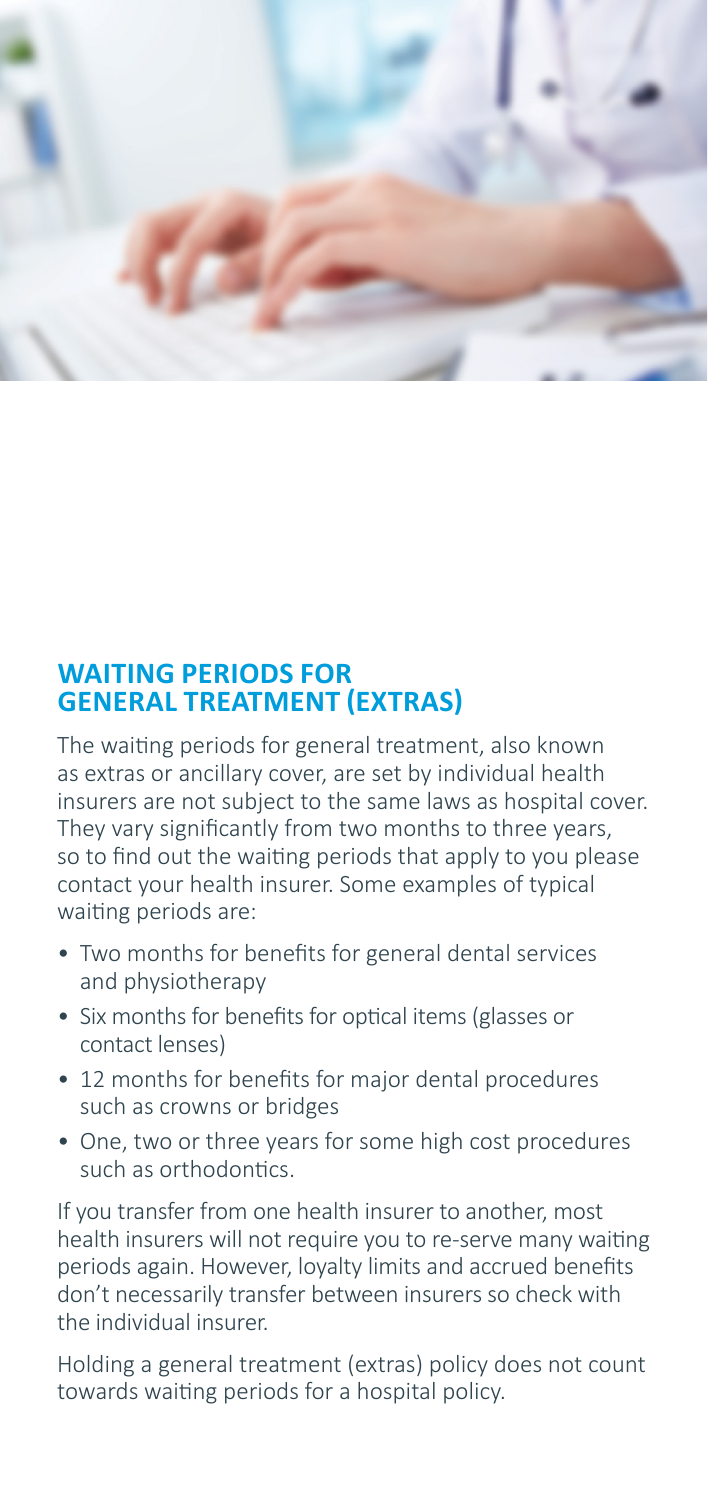## **WAIVERS FOR HEALTH INSURANCE WAITING PERIODS**

Sometimes insurers will waive some waiting periods as part of a promotion to attract new members. Usually, they only waive or some of the waiting periods for general treatment services. Always check which waiting periods will still apply. It is very rare for insurers to waive the twelve month waiting periods for pre-existing conditions, obstetrics, or major dental.

## **THE OBSTETRIC (PREGNANCY) WAITING PERIOD**

If possible, it is best to plan health insurance for private obstetric treatment early because insurers are usually strict in applying a 12 month waiting period to this service. Almost all insurers apply a 12 month waiting period to hospital benefits for pregnancy services.

You will receive advice on an 'expected delivery' date from your doctor; but if your baby arrives earlier than anticipated and you have not served the 12 month waiting period, health insurers are not required to pay a benefit.

Choose an appropriate policy–many less expensive hospital policy do not cover obstetrics, or pay restricted benefits that only cover you for obstetrics as a private patient in a public hospital.

You will also need to upgrade from a single policy to family policy if you want to ensure your baby is covered at birth in a private facility. Insurers have different rules about when you need to do this, so make sure you check with your insurer as soon as possible.

# **THE PRE-EXISTING CONDITIONS WAITING PERIOD**

A pre-existing condition is defined by law as any condition, illness, or ailment that in the opinion of the health insurer's doctor (not you, or your doctor), you had signs or symptoms of during the six months before you joined a hospital policy, or upgraded to a higher hospital policy.

It is not necessary that you or your doctor knew what your condition was or that the condition had been diagnosed. A condition can still be classed as pre-existing even if you hadn't seen your doctor about it before joining the hospital policy or upgrading to a higher hospital policy.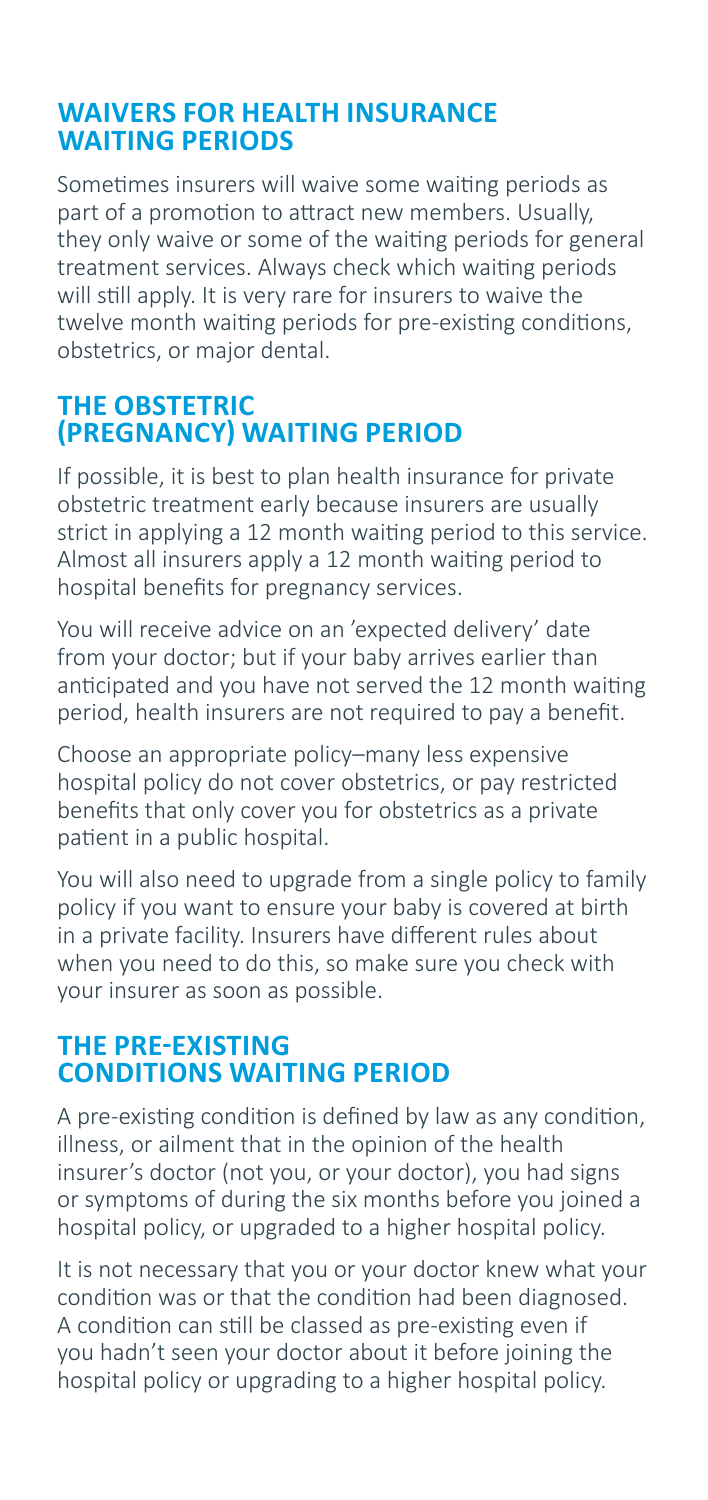Risk factors, including family history of a condition, are not signs or symptoms of a pre-existing condition.

If you are a new holder of a hospital policy, you will not be entitled to any benefits for a pre-existing condition in the first 12 months of membership.

If you already have a hospital policy but have transferred to a higher level of cover, you may only receive the (lower) benefits that you had on your previous level of cover for a pre-existing condition in the first 12 months on your new policy.

## **WHAT HAPPENS IF I NEED TO GO TO HOSPITAL DURING THE PRE-EXISTING CONDITION WAITING PERIOD?**

If you need to be admitted to hospital during your waiting period, you should contact your health insurer straight away to check if you will be entitled to hospital benefits.

## **Your health insurer should:**

- Give you some general advice about the pre-existing condition rule but, at this stage, they cannot tell you whether or not your condition is pre-existing.
- Send you documentation for your doctors to complete and return to the insurer.
- Contact you within five working days of sending them the information, if not contact the insurer and ask if they have made a decision.

If you need to go to hospital urgently, your health insurer might not have enough time before you are admitted to decide whether your condition is pre-existing. This means that you may not know, before you are admitted, whether you will receive any health insurer benefits.

#### **If you proceed with your admission before the health insurer has advised you whether you are entitled to benefits, you may become responsible for all costs associated with the admission.**

If you are concerned that you may be liable for your own private hospital treatment and want to look at other options, it is a good idea to check with your doctor for advice. Your doctor is in the best position to advise you if delaying treatment is medically advisable or whether you can opt to use the public system instead.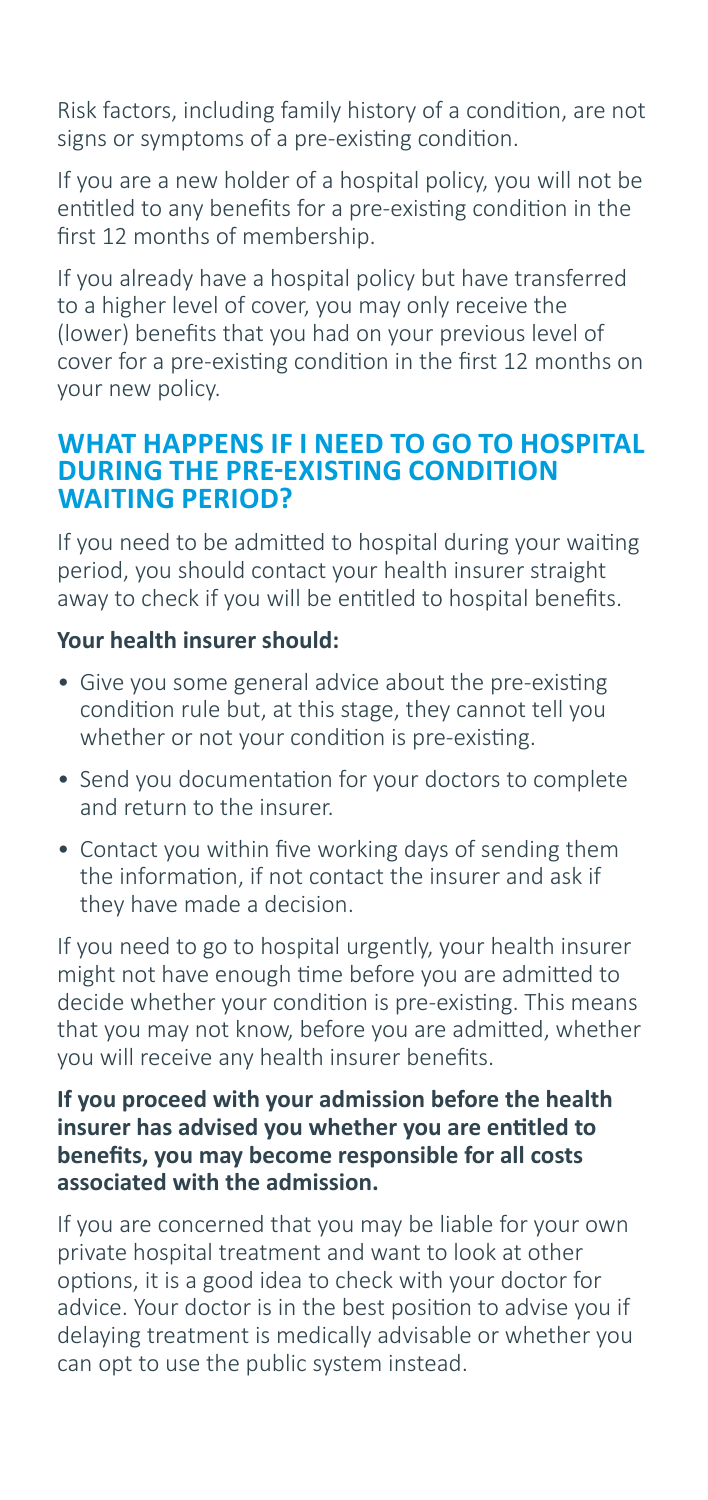# **PRE-EXISTING CONDITIONS–EXAMPLES**

#### **Example 1: Pre-existing condition rule applies**

- Pam was experiencing nausea and abdominal pain one month before she took out hospital insurance with a health insurer.
- She consulted her GP about the problem shortly after joining the insurer. Her GP referred her to a specialist, who diagnosed gallstones and recommended surgery.
- The doctor appointed by the health insurer determined that symptoms of Pam's condition were in existence in the six months before she joined the insurer. Although Pam's GP had not diagnosed gallstones initially, the symptoms of nausea and pain had been present for some time before Pam saw him or joined the health insurer.
- The insurer advised Pam she would not be eligible for benefits for treatment of the gallstones for the first 12 months of her membership.

#### **Example 2: Pre-existing condition rule does not apply**

- Warren had held his hospital policy for three months when he suffered a stroke and was rushed to hospital.
- Warren's treating doctor indicated he had a number of risk factors for stroke, including high blood pressure, but had no signs or symptoms of a condition that lead to the stroke prior to joining the insurer.
- The doctor appointed by the health insurer determined that Warren was eligible to receive benefits for his treatment, because he did not have any signs or symptoms of the stroke prior to joining the insurer.

*(Please note that these examples are intended as a guide only. Each case will depend on the individual's particular circumstances.)*

## **MORE INFORMATION AND HOW TO MAKE A COMPLAINT**

The Private Health Insurance Ombudsman has a number of other brochures and publications on our websites that may help you to better understand your health insurance.

If you need our help with private health insurance arrangements or have a complaint please refer to our contact information on the back page.